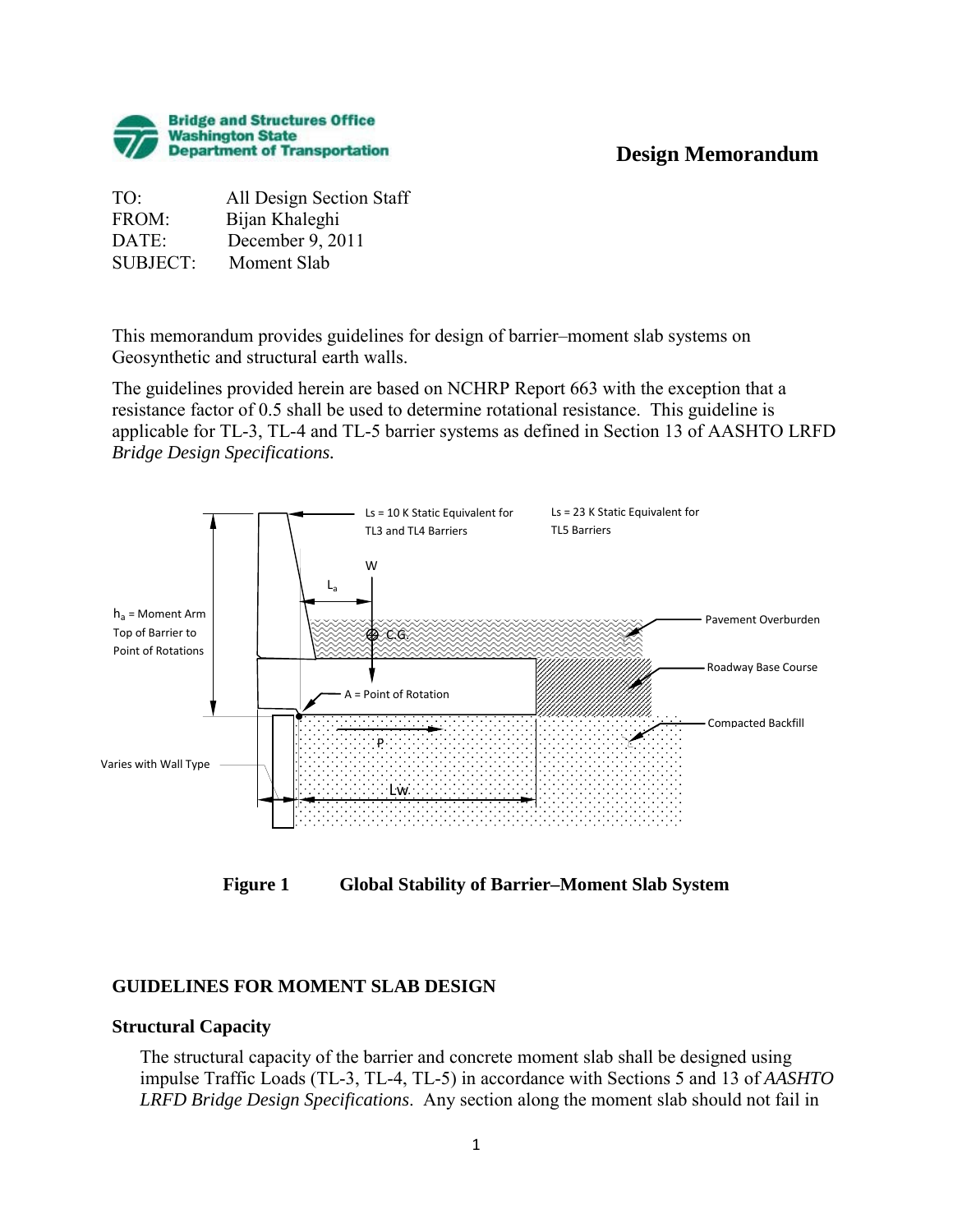shear, bending, or torsion when the barrier is subjected to the design impact load. The moment slab reinforcement shall be designed to resist forces developed at the base of the barrier. The torsion capacity of the moment slab must be equal to or greater than the traffic barrier moment generated by the specified TL impulse load (TL-3, TL-4, TL-5) applied to the top of the barrier.

## **Global Stability**

Sliding and overturning stability of the moment slab shall be based on an Equivalent Static Load (ESL) applied to the top of the traffic barrier. For TL-3 and TL-4 barrier systems, the ESL shall be 10 kips. For TL-5 barrier systems, the ESL shall be 23 kips.

The Equivalent Static Load (ESL) is assumed to distribute over the length of the moment slab through rigid body behavior. Any coupling between adjacent moment slabs or friction that may exist between free edges of the moment slab and the surrounding soil should be neglected.

## **Minimum and Maximum Dimensions**

Moment slabs shall have a minimum width of 4.0 feet measured from the point of rotation to the heel of the slab and a minimum average depth of 0.83 feet. Moment slabs meeting these minimum requirements are assumed to provide rigid body behavior up to a length of 60 feet for end barrier and interior barrier impacts.

Rigid body behavior may be increased from 60 feet to a maximum of 120 feet if the torsional rigidity constant of the moment slab is proportionately increased and the reinforcing steel is designed to resist combined shear, moment, and torsion from TL impulse loads.

For example: Rigid Body Length =  $(J'/J_{60})x(60 \text{ ft.})$  < 120 feet.

The torsional rigidity constant for moment slabs shall be based on a solid rectangle using the following formula:

$$
J = \alpha \cdot b^3 \left[ \frac{16}{3} - 3.36 \left( \frac{b}{a} \right) \left( 1 - \frac{b^4}{12 a^4} \right) \right]
$$

where:

 $2a =$  total width of moment slab

 $2b$  = average depth of moment slab

For example:

Minimum Moment Slab Width =  $48$  inches:  $a=24$  inches

Minimum Moment Slab Average Depth  $= 10$  inches:  $b=5$  inches

 $J= J_{60} = 13,900 \text{ in}^4$ 

## **Sliding of the Barrier**

The factored static resistance to sliding (φP) of the barrier–moment slab system along its base shall satisfy the following condition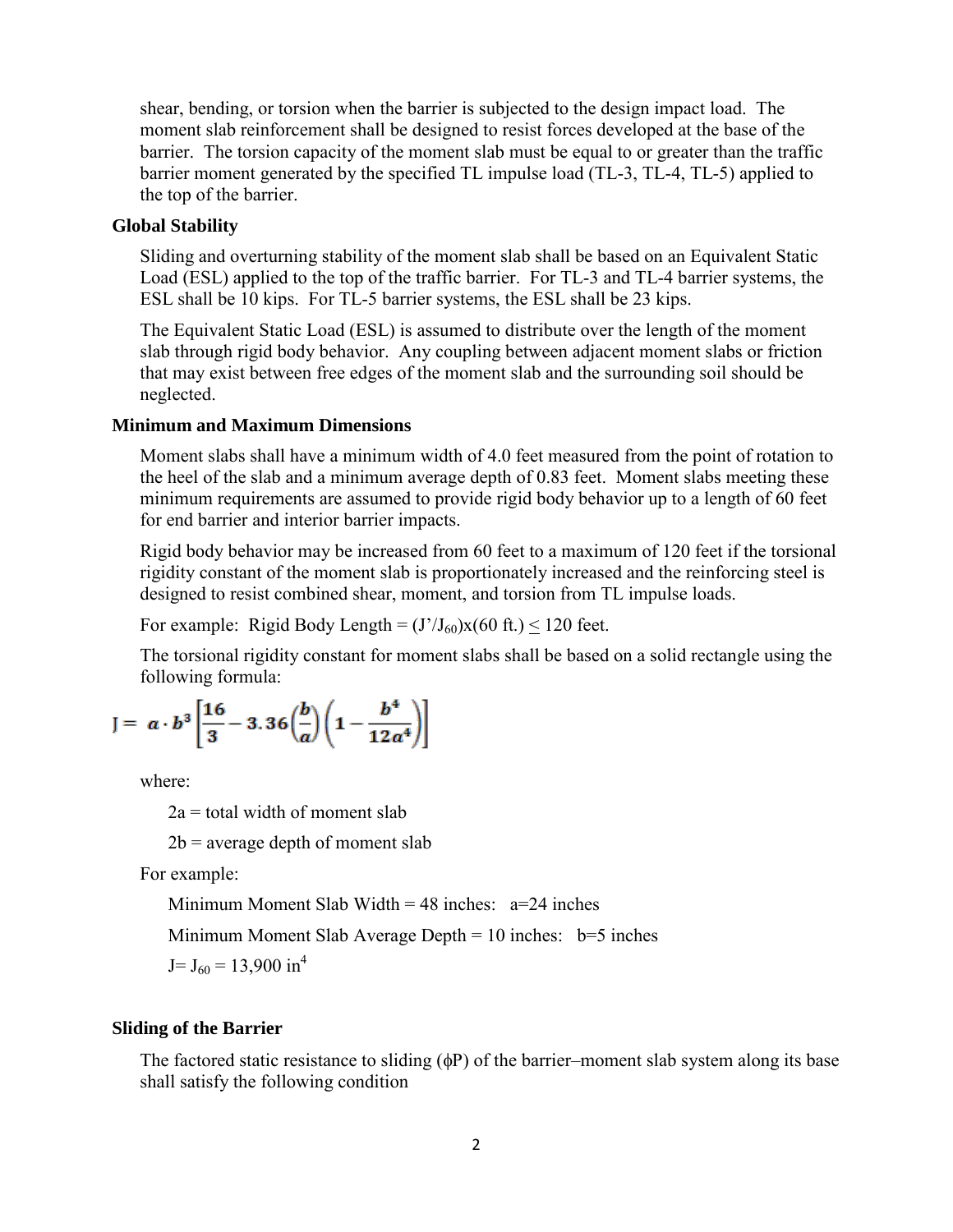$$
\phi P \ge \gamma L_s \tag{1}
$$

where:

Ls = equivalent static load (10 kips for TL-3 and TL-4) (23 kips for TL-5)

φ= resistance factor (0.8) Supersedes *AASHTO 10.5.5.3.3—Other Extreme Limit States*

 $\gamma$ = load factor (1.0) for TL-3 and TL-4 [crash tested extreme event] load factor (1.2) for TL-5 [untested extreme event]

 $P =$  static resistance (kips)

P shall be calculated as:

$$
P = W \tan \phi_r \tag{2}
$$

where:

- $W =$  weight of the monolithic section of barrier and moment slab between joints or assumed length of rigid body behavior whichever is less, plus any material laying on top of the moment slab
- $\phi_r$  = friction angle of the soil on the moment slab interface (°)

If the soil–moment slab interface is rough (e.g., cast in place),  $\phi_r$  is equal to the friction angle of the soil  $\phi_s$ . If the soil–moment slab interface is smooth (e.g., precast), tan  $\phi_r$  shall be reduced accordingly  $(0.8 \tan \phi_s)$ 

#### **Overturning of the Barrier**

The factored static moment resistance  $(\phi M)$  of the barrier-moment slab system to overturning shall satisfy the following condition (Figure 1

$$
\phi M \ge \gamma L_s h_a \tag{3}
$$

where:

 $A =$  point of rotation, where the toe of the moment slab makes contact with compacted backfill adjacent to the fascia wall

 $L_w$  = width of moment slab

- $L<sub>s</sub>$  = equivalent static load (10 kips for TL-3 and TL-4) (23 kips for TL-5)
- φ= resistance factor (0.5) Supersedes *AASHTO 10.5.5.3.3—Other Extreme Limit States and NCHRP Report 663*
- $\gamma$ = load factor (1.0) for TL-3 and TL-4 [crash tested extreme event] load factor (1.2) for TL-5 [untested extreme event]
- $h_a$  = moment arm taken as the vertical distance from the point of impact due to the dynamic force (top of the barrier) to the point of rotation A

 $M =$  static moment resistance (kips-ft)

M shall be calculated as: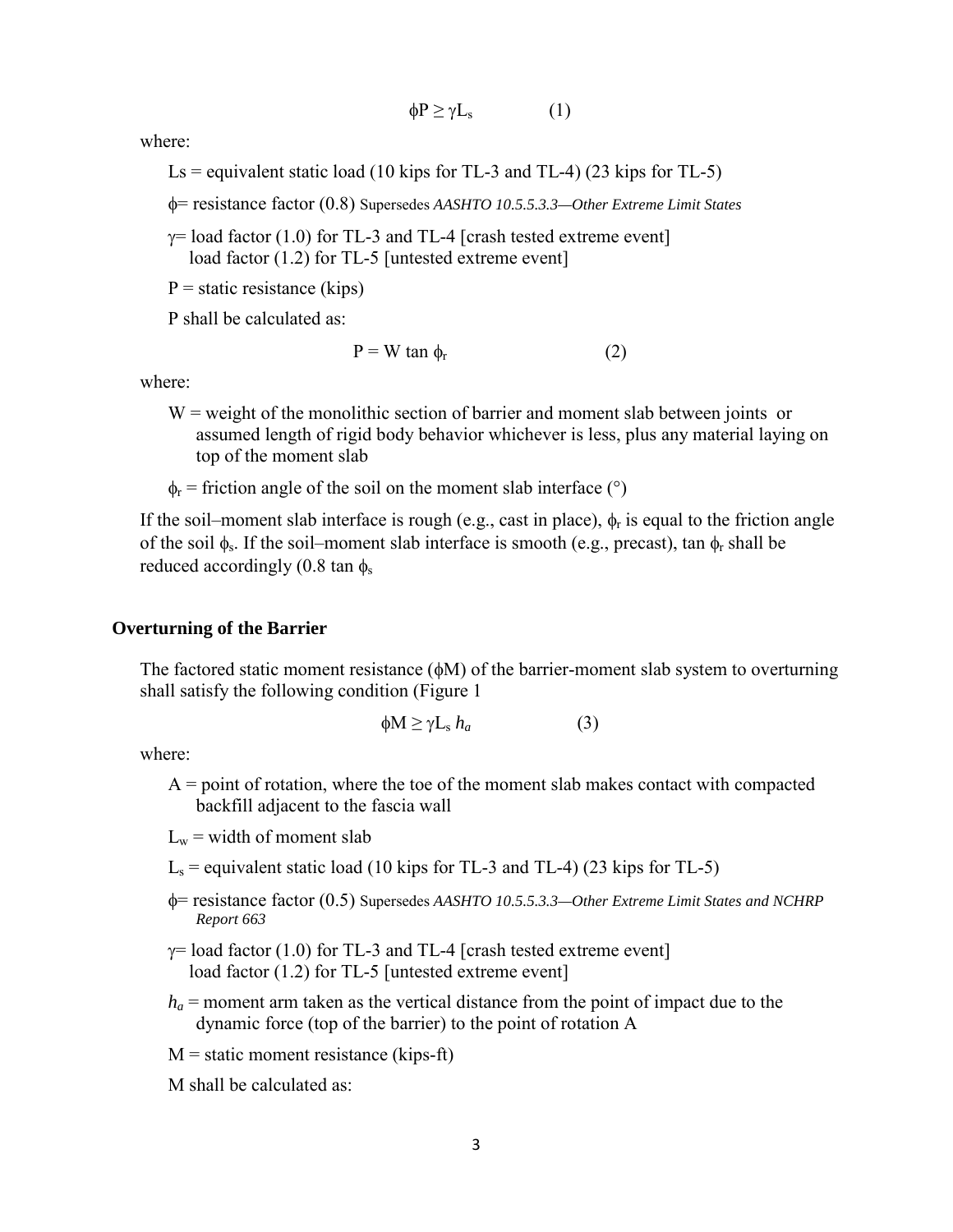$M = W (L<sub>a</sub>)$  (4)

 $W =$  weight of the monolithic section of barrier and moment slab between joints or assumed length of rigid body behavior whichever is less, plus any material laying on top of the moment slab

 $L_a$  = horizontal distance from the center of gravity of the weight W to point of rotation A

The moment contribution due to any coupling between adjacent moment slabs, shear strength of the overburden soil, or friction which may exist between the backside of the moment slab and the surrounding soil should be neglected.

## **GUIDELINES FOR THE SOIL REINFORCEMENT**

Design of the soil reinforcement shall be in accordance with the WSDOT Geotechnical Design Manual, Chapter 15.

# **DESIGN OF THE WALL PANEL**

The wall panels shall be designed to resist the dynamic pressure distributions as defined in the WSDOT Geotechnical Manual, Chapter 15.

The wall panel shall have sufficient structural capacity to resist the maximum design rupture load for the wall reinforcement designed in accordance with the WSDOT Geotechnical Manual, Chapter 15.

The static load is not included because it is not located at the panel connection.

# **BACKGROUND:**

Much of the design experience with barrier–moment slab systems for Structural Earth Walls and Geosynthetic Walls is based on traffic barrier loads specified in Sections 11 and 13 of the *AASHTO LRFD Bridge Design Specifications*. The TL loads listed in Section 13 are dynamic impulse loads that are inconsistent with static equilibrium calculation used to evaluate sliding and overturning of the moment slab. NCHRP 663 provides an equivalent static load methodology for TL-3 and TL-4 barriers and recommends a maximum distribution length of 60 feet for a moment slab system that is 4.5 feet wide with an average depth of 0.75 feet. The WSDOT minimum dimensions of 4.0 feet wide and 0.83 feet average depth were developed as a reasonable equivalent to the moment slab that was used for NCHRP 663.

NCHRP 663 assumed that a barrier–moment slab design would generate 1 in. movement or less at the top of the barrier during impact. This 1 inch dynamic movement is considered acceptable as it would likely require little or no repair and should not affect the impact performance of the barrier system.

WSDOT isolates the top of the wall panel from contact with the moment slab and requires the point of rotation to be where the toe of the moment slab makes contact with the compacted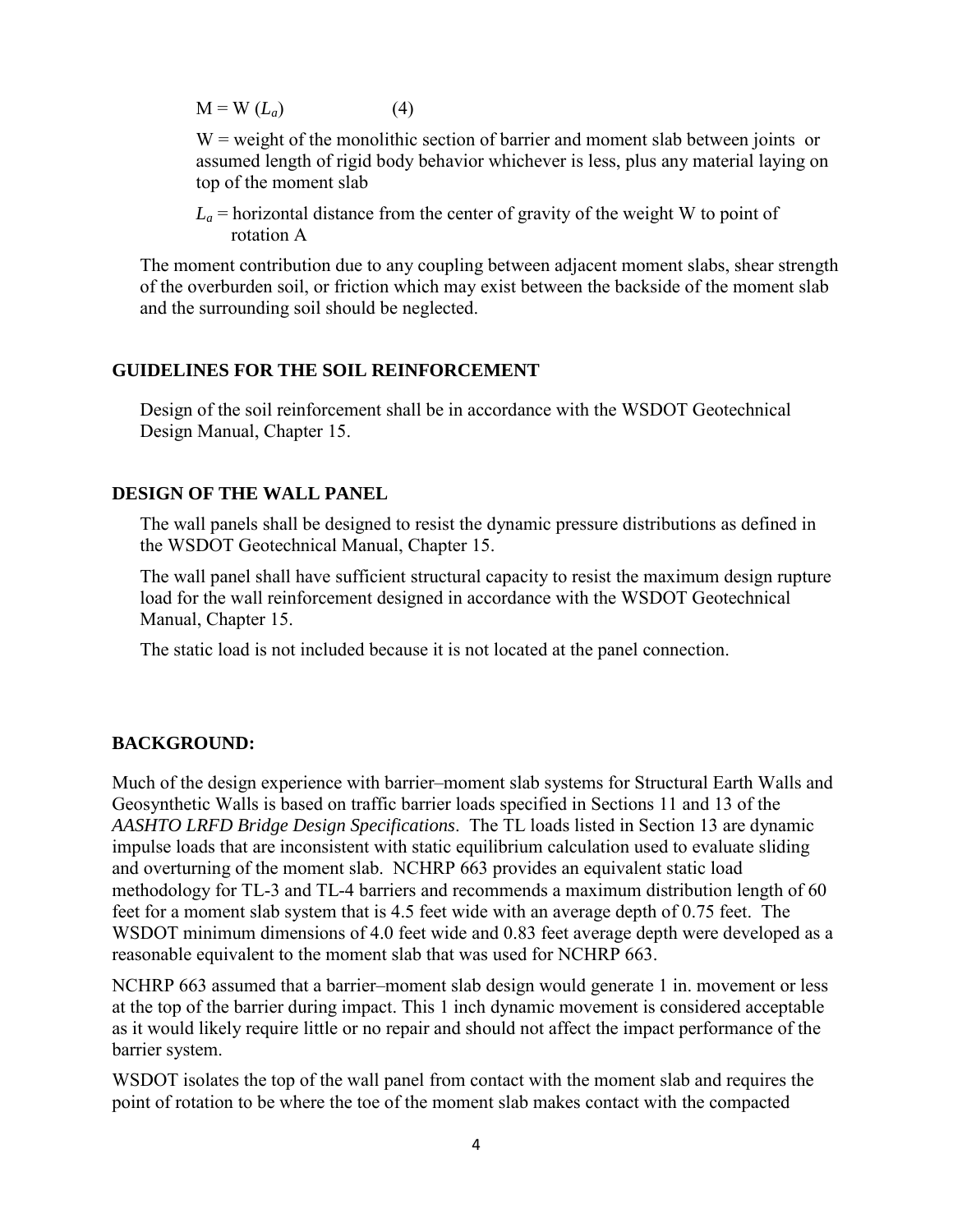backfill. Resistance factors of 0.8 for extreme event sliding and 0.5 for extreme event overturning are specified to provide design tolerance for unexpected variation in wall backfill and deviations in wall alignment.

If you have any questions regarding these issues, please contact Dick Stoddard at 705-7217 or Bijan Khaleghi at 360-705-7181.

cc: Mark Gaines, Bridge Construction - 47354 F. Posner, Bridge and Structures – 47340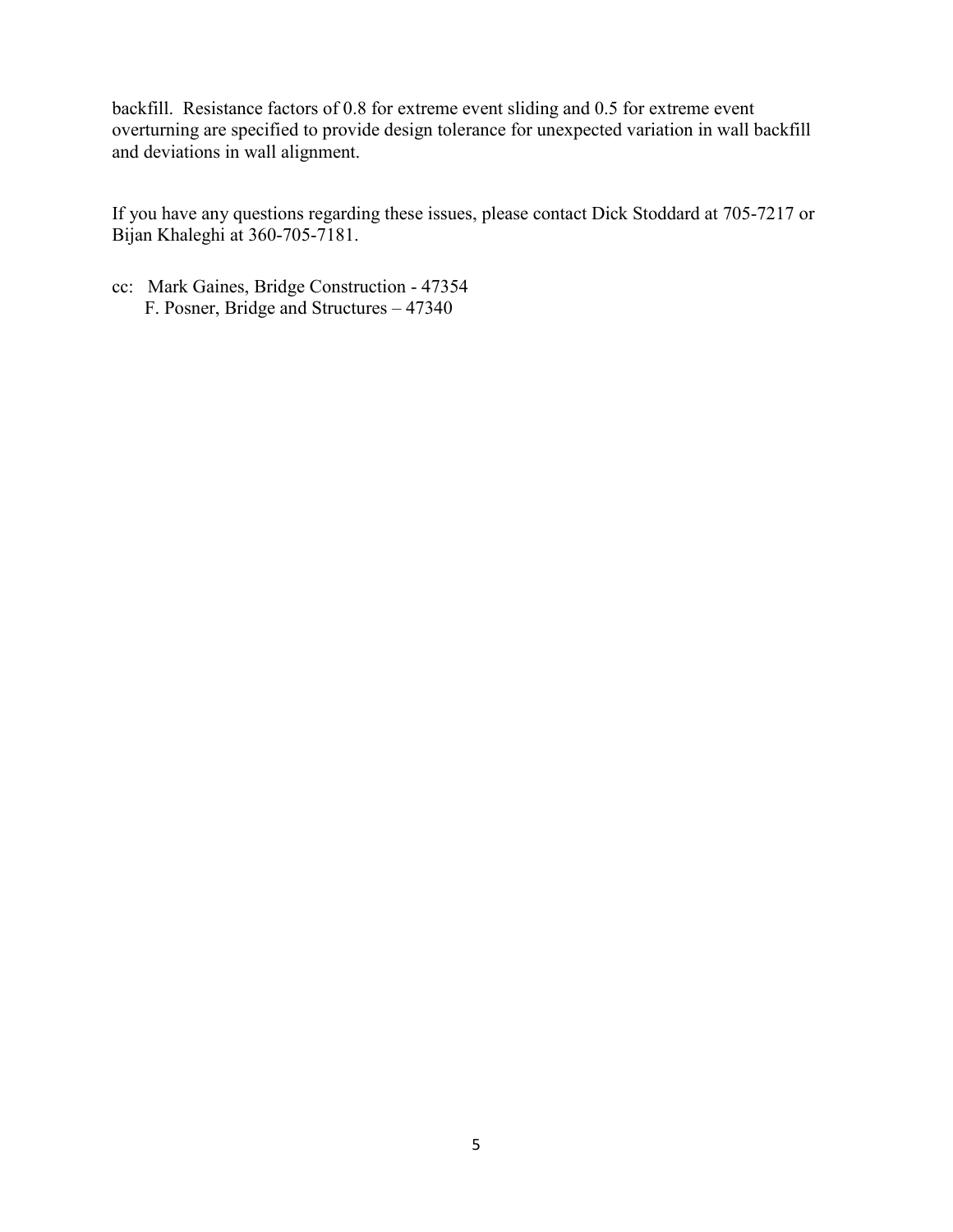BDM Revisions

**Signs, Barriers, Approach Slabs, and Utilities Chapter 10** Chapter 10

Delete Article 10.3.3 and replace with following:

## *10.3.3 Traffic Barrier Moment Slab*

## A. General

The guidelines provided herein are based on NCHRP Report 663 with the exception that a resistance factor of 0.5 shall be used to determine rotational resistance. This guideline is applicable for TL-3, TL-4 and TL-5 barrier systems as defined in Section 13 of AASHTO LRFD *Bridge Design Specifications.* 



**Figure 1 Global Stability of Barrier–Moment Slab System** 

# **B. GUIDELINES FOR MOMENT SLAB DESIGN**

## **1. Structural Capacity**

The structural capacity of the barrier and concrete moment slab shall be designed using impulse Traffic Loads (TL-3, TL-4, TL-5) in accordance with Sections 5 and 13 of *AASHTO LRFD Bridge Design Specifications*. Any section along the moment slab should not fail in shear, bending, or torsion when the barrier is subjected to the design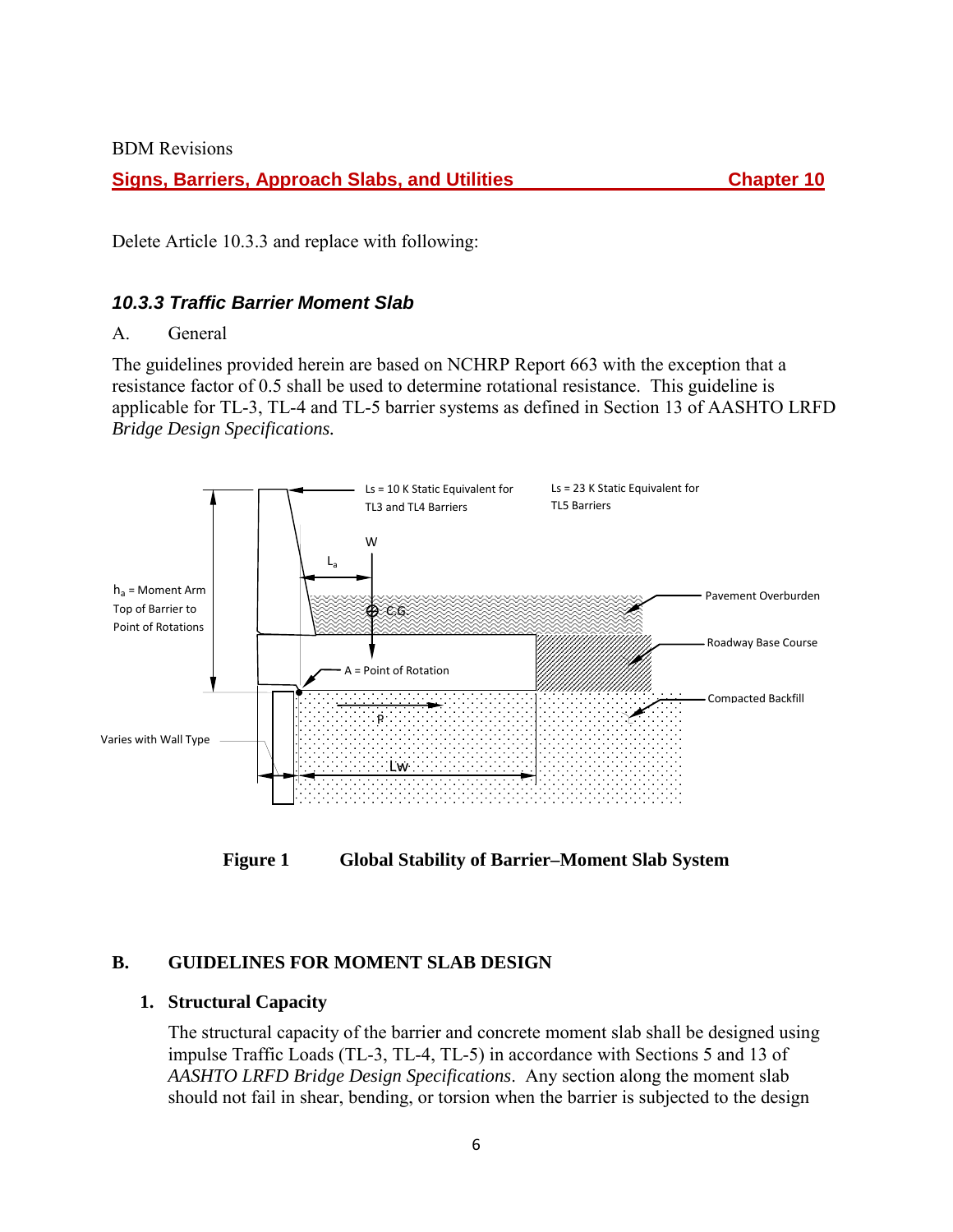impact load. The moment slab reinforcement shall be designed to resist forces developed at the base of the barrier. The torsion capacity of the moment slab must be equal to or greater than the traffic barrier moment generated by the specified TL impulse load (TL-3, TL-4, TL-5) applied to the top of the barrier.

## **2. Global Stability**

Sliding and overturning stability of the moment slab shall be based on an Equivalent Static Load (ESL) applied to the top of the traffic barrier. For TL-3 and TL-4 barrier systems, the ESL shall be 10 kips. For TL-5 barrier systems, the ESL shall be 23 kips.

The Equivalent Static Load (ESL) is assumed to distribute over the length of the moment slab through rigid body behavior. Any coupling between adjacent moment slabs or friction that may exist between free edges of the moment slab and the surrounding soil should be neglected.

## **3. Minimum and Maximum Dimensions**

Moment slabs shall have a minimum width of 4.0 feet measured from the point of rotation to the heel of the slab and a minimum average depth of 0.83 feet. Moment slabs meeting these minimum requirements are assumed to provide rigid body behavior up to a length of 60 feet for end barrier and interior barrier impacts.

Rigid body behavior may be increased from 60 feet to a maximum of 120 feet if the torsional rigidity constant of the moment slab is proportionately increased and the reinforcing steel is designed to resist combined shear, moment, and torsion from TL impulse loads.

For example: Rigid Body Length =  $(J'/J_{60})x(60 \text{ ft.})$  < 120 feet.

The torsional rigidity constant for moment slabs shall be based on a solid rectangle using the following formula:

$$
J = \alpha \cdot b^3 \left[ \frac{16}{3} - 3.36 \left( \frac{b}{a} \right) \left( 1 - \frac{b^4}{12 a^4} \right) \right]
$$

where:

 $2a =$  total width of moment slab

 $2b$  = average depth of moment slab

For example:

Minimum Moment Slab Width =  $48$  inches:  $a=24$  inches

Minimum Moment Slab Average Depth  $= 10$  inches:  $b=5$  inches

 $J= J_{60} = 13,900 \text{ in}^4$ 

# **4. Sliding of the Barrier**

The factored static resistance to sliding  $(\phi P)$  of the barrier–moment slab system along its base shall satisfy the following condition (Figure 2)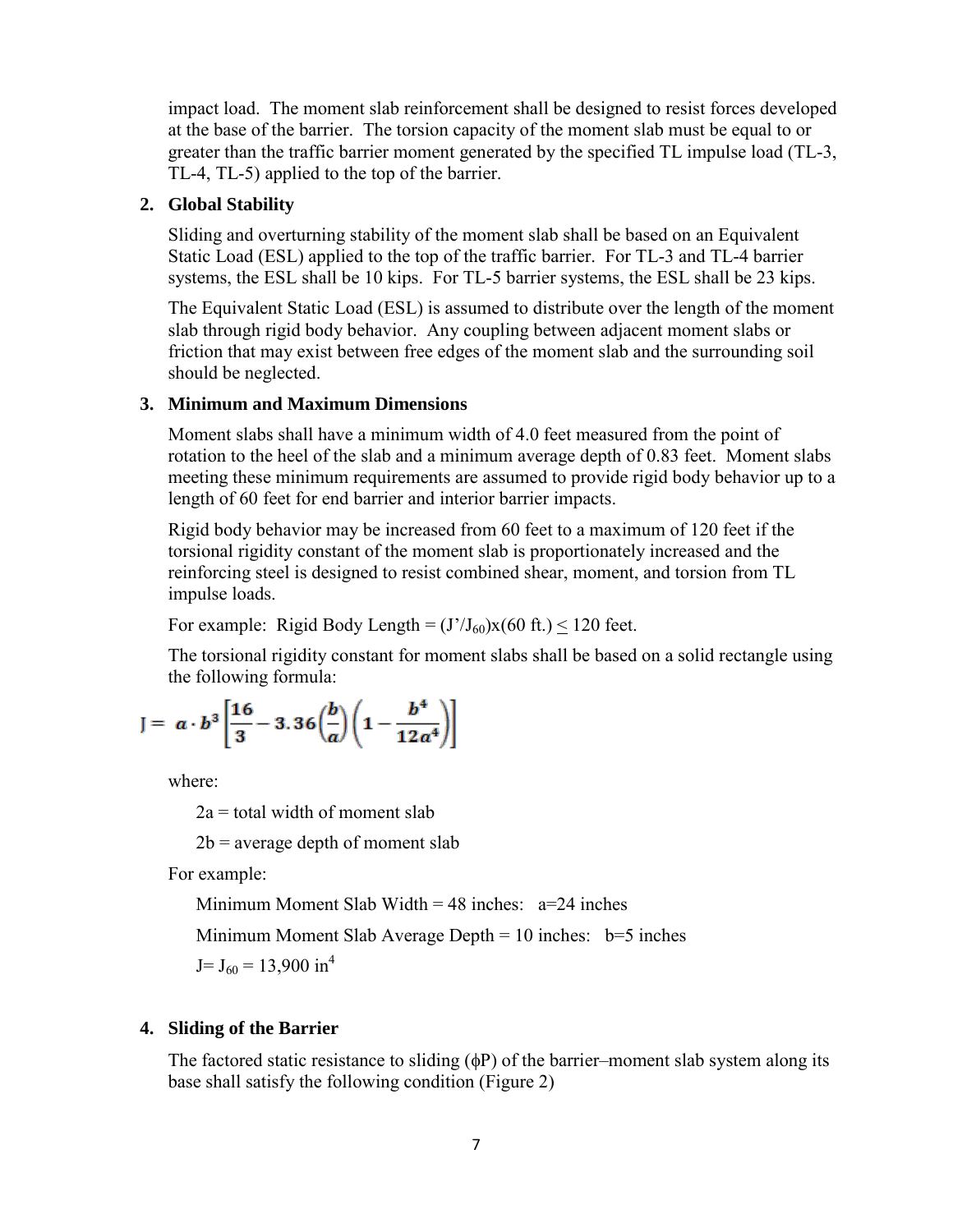$$
\phi P \ge \gamma L_s \tag{1}
$$

where:

Ls = equivalent static load (10 kips for TL-3 and TL-4) (23 kips for TL-5)

φ= resistance factor (0.8) Supersedes *AASHTO 10.5.5.3.3—Other Extreme Limit States*

 $\gamma$ = load factor (1.0) for TL-3 and TL-4 [crash tested extreme event] load factor (1.2) for TL-5 [untested extreme event]

 $P =$  static resistance (kips)

P shall be calculated as:

$$
P = W \tan \phi_r \tag{2}
$$

where:

- $W =$  weight of the monolithic section of barrier and moment slab between joints or assumed length of rigid body behavior whichever is less, plus any material laying on top of the moment slab
- $\phi_r$  = friction angle of the soil on the moment slab interface (°)

If the soil–moment slab interface is rough (e.g., cast in place),  $\phi_r$  is equal to the friction angle of the soil  $\phi_s$ . If the soil–moment slab interface is smooth (e.g., precast), tan  $\phi_r$  shall be reduced accordingly (0.8 tan  $\phi_s$ )

#### **5. Overturning of the Barrier**

The factored static moment resistance  $(\phi M)$  of the barrier-moment slab system to overturning shall satisfy the following condition (Figure 1

$$
\phi M \ge \gamma L_s h_a \tag{3}
$$

where:

 $A =$  point of rotation, where the toe of the moment slab makes contact with compacted backfill adjacent to the fascia wall

 $L_w$  = width of moment slab

- $L<sub>s</sub>$  = equivalent static load (10 kips for TL-3 and TL-4) (23 kips for TL-5)
- φ= resistance factor (0.5) Supersedes *AASHTO 10.5.5.3.3—Other Extreme Limit States and NCHRP Report 663*
- $\gamma$ = load factor (1.0) for TL-3 and TL-4 [crash tested extreme event] load factor (1.2) for TL-5 [untested extreme event]
- $h_a$  = moment arm taken as the vertical distance from the point of impact due to the dynamic force (top of the barrier) to the point of rotation A

 $M =$  static moment resistance (kips-ft)

M shall be calculated as: